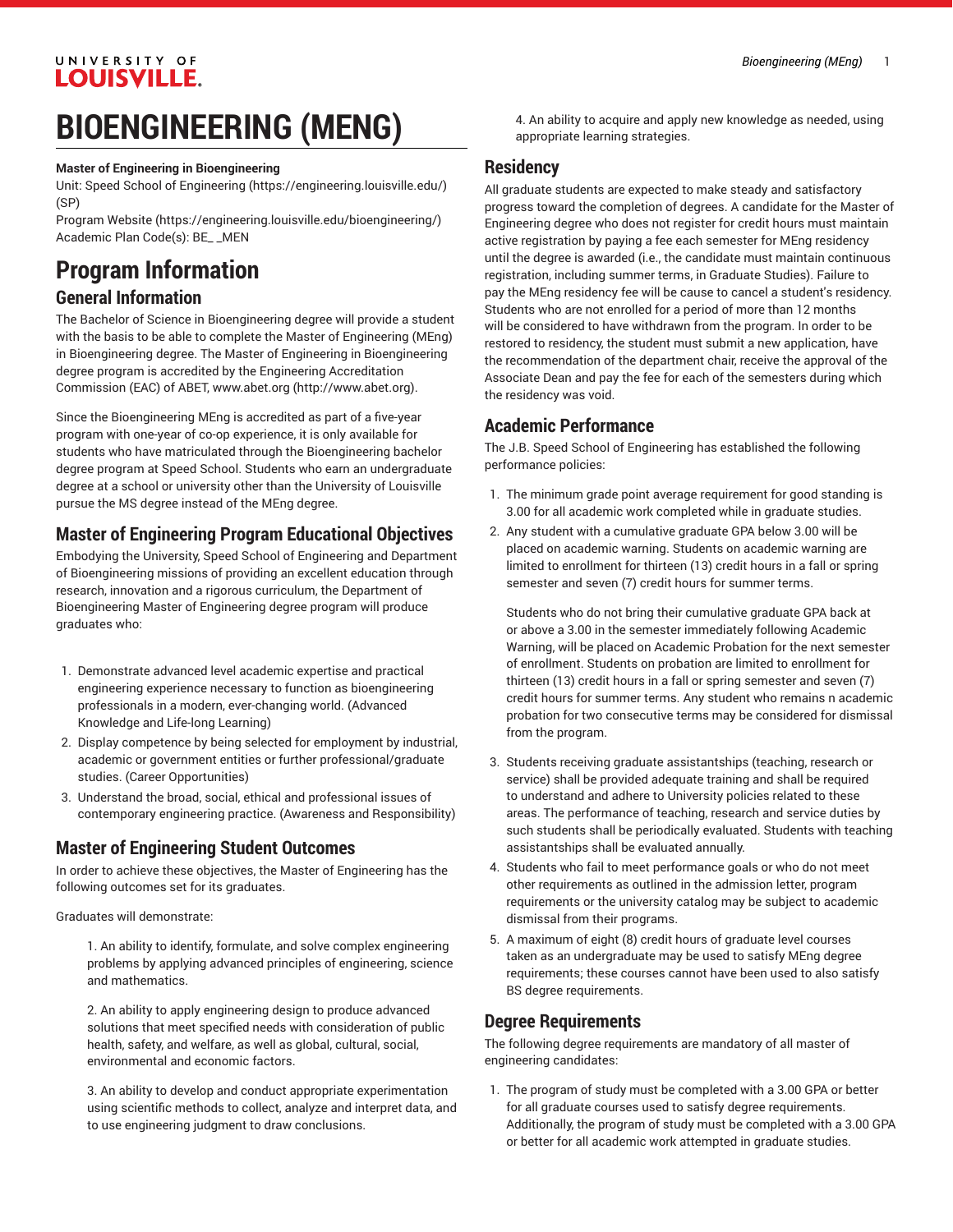### UNIVERSITY OF **LOUISVILLE.**

- 2. Master's degree students must take at least 24 credit hours of coursework at the University of Louisville to satisfy the residency requirement for the master's degree. A maximum of six (6) credit hours of graduate credit may be transferred from accredited institutions.
- 3. Students following the thesis option must follow the Procedures and Standards for Master of Engineering Theses.
- 4. The total requirements must be completed within six years after admission into graduate studies. The time limit imposed by the rule may be extended in individual cases upon recommendation of the department chair and approval of the associate dean for academic and student affairs.
- 5. The MEng degree cannot be conferred prior to the BS degree.

## **Admission Standards**

Since the Bioengineering MEng is accredited as part of a five-year program with one-year of co-op experience, it is only available for students who have matriculated through the Bioengineering bachelor's degree program at J. B. Speed School of Engineering.

The [application](https://engineering.louisville.edu/meng-graduate-application-form/) form is available online ([https://](https://engineering.louisville.edu/meng-graduate-application-form/) [engineering.louisville.edu/meng-graduate-application-form/\)](https://engineering.louisville.edu/meng-graduate-application-form/).

The requirements for admission or readmission to a master of engineering program are:

- 1. Submission of a completed MEng application for the field of specialization in which the student is earning a bachelor degree from the J.B. Speed School of Engineering. Students can be admitted to the MEng program with fewer than thirteen (13) credit hours of BS degree requirements remaining and no later than two years postconferral of their baccalaureate degree;
- 2. Recommendation by the faculty and chair of the student's department for admission or readmission to graduate studies;
- 3. Cumulative baccalaureate grade point average of 2.75. However, those students with cumulative baccalaureate grade-point averages from 2.50 to 2.75 may be admitted upon petition and approval of the chair and faculty of the department.

A student becomes a candidate for the master of engineering degree upon admission to graduate studies and initial registration as a graduate student.

# **Program Requirements**

The Master of Engineering (MEng) in Bioengineering degree requires the following over and above the Bachelor of Science in Bioengineering Degree

#### **Required Coursework**

| Code                               | Title                                                       | <b>Hours</b> |
|------------------------------------|-------------------------------------------------------------|--------------|
| BE 621                             | Bioinstrumentation                                          |              |
| <b>BE 654</b>                      | <b>Advanced Physiology for Engineers</b>                    | 3            |
| IE 563                             | Experimental Design in Engineering                          | 3            |
| BE Electives <sup>1,2</sup>        |                                                             | 9            |
| Technical Electives <sup>1,3</sup> |                                                             |              |
| Select one of the following:       |                                                             | 6            |
| <b>Thesis Option</b>               |                                                             |              |
| <b>BE 697</b>                      | Master of Engineering Thesis in Bioengineering <sup>4</sup> |              |
| <b>Non-Thesis Option</b>           |                                                             |              |

| <b>Minimum Total Hours</b>        |                                           | 31 |
|-----------------------------------|-------------------------------------------|----|
| Technical Elective <sup>1,3</sup> |                                           |    |
|                                   | Project                                   |    |
| BE 691                            | Bioengineering Non-thesis Design/Research |    |

The Master of Engineering degree must be completed with a 3.00 GPA or better for all graduate courses used to satisfy degree requirements. Additionally, the Master of Engineering degree must be completed with a 3.00 GPA or better for all academic work attempted in Graduate Studies.

A maximum of eight (8) credit hours of graduate-level courses taken as an undergraduate may be used to satisfy MEng degree requirements; these courses cannot have been used to also satisfy BS degree requirements.

- 1 Electives must be chosen so that at least one-half of the total credits counted toward the degree, exclusive of thesis, are 600-level
- 2 BE Electives must be chosen from the following approved list (see below). All prerequisites must be satisfied. A minimum of nine (9) credit hours and maximum of fifteen (15) credit hours of electives must be selected.
- 3 Technical Electives must be chosen from the following approved list. All prerequisites must be satisfied. Please note that all BE Electives can be counted toward Technical Electives, however, only three (3) credit hours from EM and three (3) credit hours from BIOC, CHEM, BE 695, or MATH may be used towards degree requirements.
- 4 For the thesis option, a student is required to select both an approved MEng thesis topic and the director and members of the thesis committee during the first term of Graduate Studies. The thesis director must give approval for enrollment in BE 697.

#### **BE Electives**

| Code          | <b>Title</b>                                                                                      | <b>Hours</b> |
|---------------|---------------------------------------------------------------------------------------------------|--------------|
| <b>BE 500</b> | Special Topics in Bioengineering                                                                  | 3            |
| <b>BE 522</b> | <b>Biomedical Acoustics</b>                                                                       | 3            |
| <b>BE 524</b> | LabVIEW for Bioengineers                                                                          | 3            |
| <b>BE 530</b> | Machine Learning in Python                                                                        | 3            |
| <b>BE 540</b> | Machine Learning in Medicine                                                                      | 3            |
| <b>BE 542</b> | <b>Medical Image Computing</b>                                                                    | 3            |
| <b>BE 552</b> | Introduction to Tissue Engineering                                                                | 3            |
| <b>BE 553</b> | Nanoscale Bioengineering: Application<br>and Methodology of Nanobiomaterials in<br>Bioengineering | 3            |
| <b>BE 581</b> | Advanced Computer-Aided Design and<br>Manufacturing for Bioengineers                              | 3            |
| <b>BE 593</b> | Independent Study in Bioengineering                                                               | $1 - 4$      |
| <b>BE 600</b> | <b>Advanced Topics in Bioengineering</b>                                                          | 1-6          |
| <b>BE 605</b> | Tissue and Molecular Biology Techniques<br>Laboratory                                             | 3            |
| BE 611        | Cardiovascular Dynamics                                                                           | 3            |
| BE 630        | Biomechanical Computer Modeling and Simulation<br>of Human Movement                               | 3            |
| BE 639        | Injury Biomechanics                                                                               | 3            |
| <b>BE 640</b> | <b>Computational Methods for Medical Image</b><br>Analysis                                        | 3            |
| BE 650        | <b>Advanced Biomaterials</b>                                                                      | 3            |